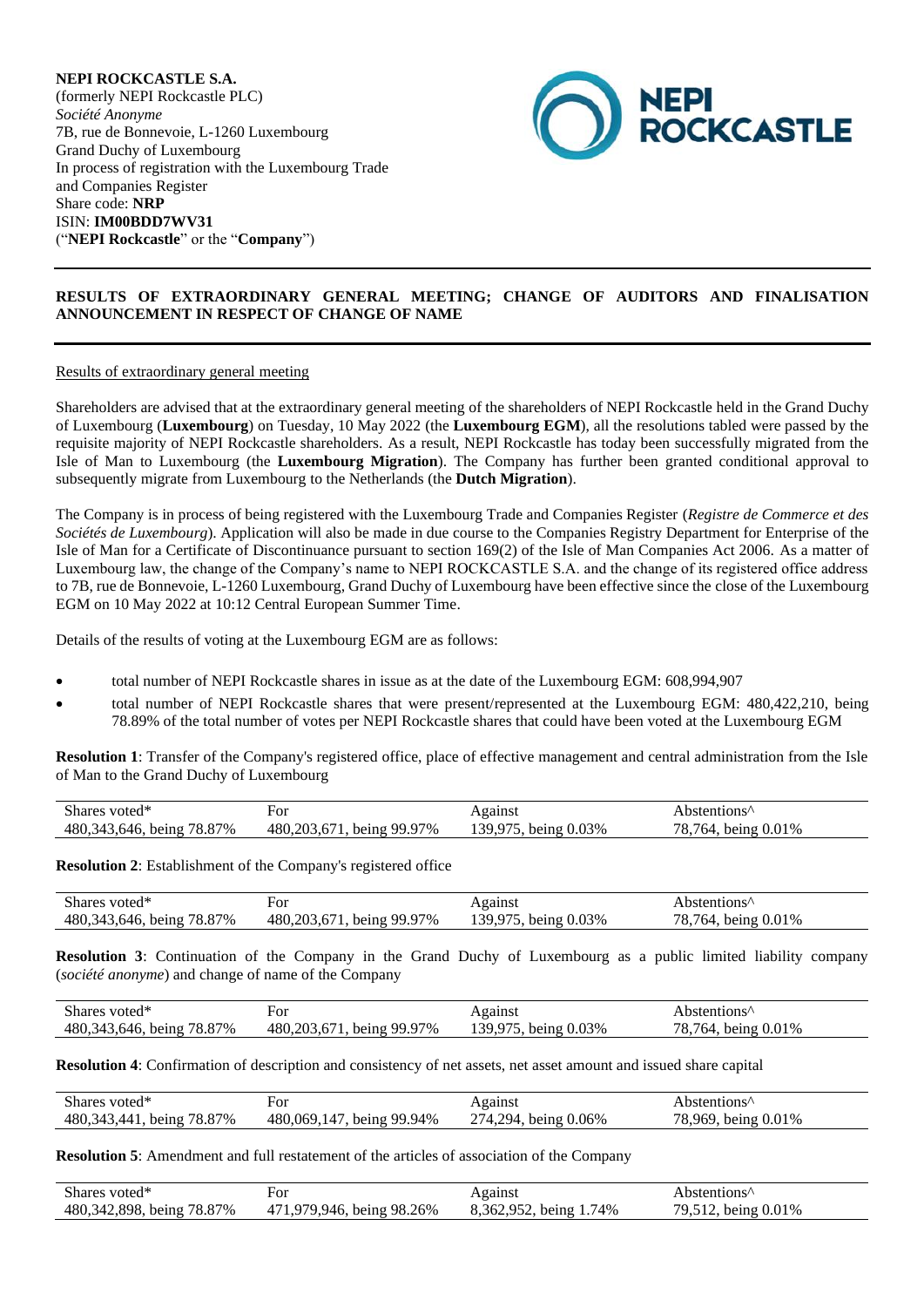**Resolution 6**: Acknowledgement of the termination of the mandate of the existing directors of the Company

| Shares voted*                     | ∺or                                                      | Against                    | bstentions'           |
|-----------------------------------|----------------------------------------------------------|----------------------------|-----------------------|
| 78.87%<br>480.<br>343 44<br>being | 100.00%<br>480. <sup>2</sup><br>$-340o$<br>744.<br>being | $0.00\%$<br>$19-$<br>being | being $0.01\%$<br>969 |

**Resolution 7.1**: Appointment of Rüdiger Dany as Executive Director (acting as interim Chief Executive Officer) of the Company<sup>#</sup>

| Shares voted*               | ror                       | Against                | Abstentions <sup>"</sup> |
|-----------------------------|---------------------------|------------------------|--------------------------|
| 480, 342, 898, being 78.87% | 478,744,042, being 99.67% | 1,598,856, being 0.33% | 79,512, being 0.01%      |

**Resolution 7.2**: Appointment of Eliza Predoiu as Executive Director (acting as interim Chief Financial Officer) of the Company<sup>#</sup>

| voted*<br>Shares             | For                                    | Against                    | Abstentions'                                  |
|------------------------------|----------------------------------------|----------------------------|-----------------------------------------------|
| 480.342.898.<br>being 78.87% | 478.803<br>$\Delta$ 32<br>being 99.68% | 539.466.<br>being $0.32\%$ | being $0.01\%$<br>$\sim$ $\sim$ $\sim$ $\sim$ |

**Resolution 7.3**: Appointment of Marek Pawel Noetzel as Executive Director of the Company#

| , voted*<br><b>Shares</b> | ≓or            | Against | Abstentions' |
|---------------------------|----------------|---------|--------------|
| 898                       | . being 99.    | . 637   | 0.01%        |
| 78.87%                    | 478.705        | 449     | hein o       |
| 480.342                   | $.66\%$        | 34%     | .            |
| being,                    | $\overline{A}$ | being   | ں ۔          |

**Resolution 7.4**: Appointment of George Aase as Independent Non-Executive Director of the Company#

| Shares voted <sup>*</sup>   | For                       | Against                 | Abstentions'        |
|-----------------------------|---------------------------|-------------------------|---------------------|
| 480, 342, 898, being 78.87% | 469,462,236, being 97.73% | 10.880.662, being 2.27% | 79,512, being 0.01% |

**Resolution 7.5**: Appointment of Andries de Lange as Independent Non-Executive Director of the Company<sup>#</sup>

| Shares voted*               | ⊦or                       | Against                | Abstentions <sup>^</sup> |
|-----------------------------|---------------------------|------------------------|--------------------------|
| 480, 342, 898, being 78.87% | 478,911,681, being 99.70% | 1,431,217, being 0.30% | 79,512, being 0.01%      |

**Resolution 7.6**: Appointment of Antoine Dijkstra as Independent Non-Executive Director of the Company#

| Shares<br>voted*                             | For                                    | Against                                         | bstentions^              |
|----------------------------------------------|----------------------------------------|-------------------------------------------------|--------------------------|
| 898<br>.87%<br>347<br>480.<br>78.8.<br>being | 478.<br>being 99.62%<br>$\mathbf{154}$ | $0.82^{5}$<br>38%،ر<br>644<br>being $0_{\cdot}$ | being $0.01\%$<br>◡<br>. |

**Resolution 7.7**: Appointment of Andreas Klingen as Independent Non-Executive Director of the Company#

| Shares voted*               | For                       | Against                | Abstentions <sup>^</sup> |
|-----------------------------|---------------------------|------------------------|--------------------------|
| 480, 342, 898, being 78.87% | 475.352.135, being 98.96% | 4,990,763, being 1.04% | 79,512, being 0.01%      |

**Resolution 7.8**: Appointment of Jonathan Lurie as Independent Non-Executive Director of the Company#

| Shares voted*               | ⊦or                          | Against                    | Abstentions <sup>^</sup> |
|-----------------------------|------------------------------|----------------------------|--------------------------|
| 480, 342, 898, being 78.87% | 478,973,751.<br>being 99.71% | being $0.29\%$<br>.369,147 | 79,512, being 0.01%      |

**Resolution 7.9**: Appointment of Ana Maria Mihaescu as Independent Non-Executive Director of the Company#

| Shares voted*               | For                       | Against               | Abstentions <sup>"</sup>  |
|-----------------------------|---------------------------|-----------------------|---------------------------|
| 480, 342, 898, being 78.87% | 479.140.449, being 99.75% | ,202,449, being 0.25% | 79,512,<br>being $0.01\%$ |

**Resolution 7.10**: Appointment of Andre van der Veer as Independent Non-Executive Director of the Company#

| Shares voted*                  | For                                 | Against                     | Abstentions <sup>"</sup>      |
|--------------------------------|-------------------------------------|-----------------------------|-------------------------------|
| 480, 342, 898,<br>being 78.87% | 478.857<br>being $99.69\%$<br>.046. | ,485,852,<br>being $0.31\%$ | being $0.01\%$<br>$2.4 - 1.4$ |

**Resolution 7.11**: Appointment of Steven Brown as Non-Independent Non-Executive Director of the Company#

| Shares voted*               | For                               | Against                      | Abstentions <sup>^</sup> |
|-----------------------------|-----------------------------------|------------------------------|--------------------------|
| 480, 342, 898, being 78.87% | 478,707,943, 1<br>being $99.66\%$ | 1,634,955,<br>being $0.34\%$ | 79,512, being 0.01%      |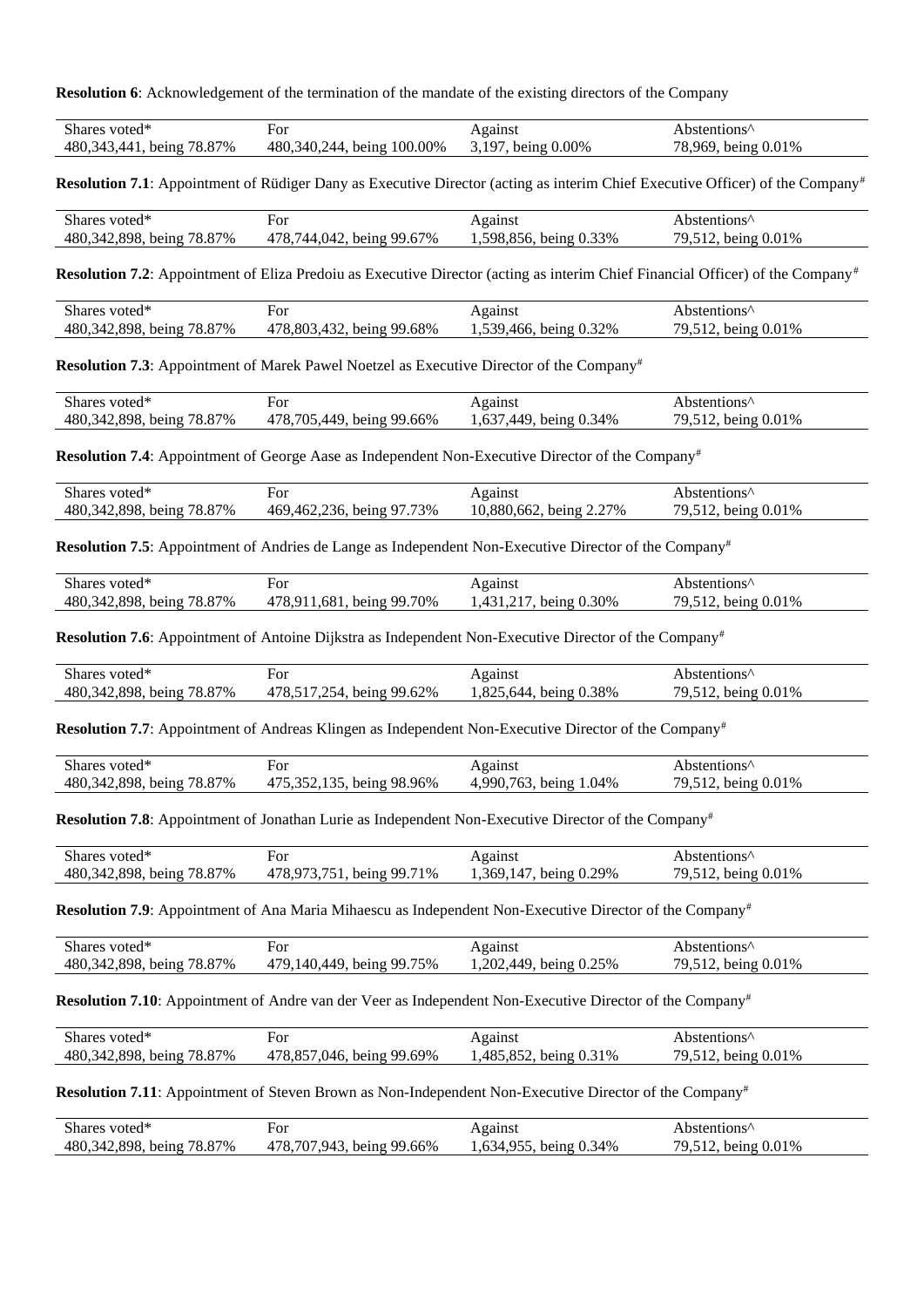**Resolution 8**: Appointment of the independent auditor (*cabinet de révision agréé*) (**Luxembourg Auditor**) for the financial year 2022

| Shares voted*               | For                       | Against              | Abstentions <sup>^</sup> |
|-----------------------------|---------------------------|----------------------|--------------------------|
| 480, 343, 441, being 78.87% | 480,069,147, being 99.94% | 274,294, being 0.06% | 78,969, being 0.01%      |

**Resolution 9**: Determination of the remuneration of the Luxembourg Auditor

| Shares<br>voted*                                       | For                            | Against                  | "bstentions"          |
|--------------------------------------------------------|--------------------------------|--------------------------|-----------------------|
| 87%<br>480.<br>343<br>78.8 <sub>1</sub><br>ΔД<br>being | 480.339.35<br>100.00%<br>being | 4.090.<br>0.00%<br>being | being $0.01\%$<br>969 |

**Resolution 10**: Authorisation of a new authorised capital of the Company

| Shares voted <sup>*</sup>             | For                                          | Against                        | .ostentions    |
|---------------------------------------|----------------------------------------------|--------------------------------|----------------|
| 898<br>342<br>78.87%<br>480.<br>being | being 92.<br>2.45%<br>444<br>- 1155 -<br>'n. | .55%<br>36 287<br>74.<br>being | 0.01%<br>being |

**Resolution 11**: General authority to issue shares for cash

| Shares voted <sup>*</sup>         | For                            | Against                          | Abstentions′'           |
|-----------------------------------|--------------------------------|----------------------------------|-------------------------|
| being 78.87%<br>480,343,<br>`441. | being 88.62%<br>Q27<br>425,677 | 1.38%<br>being<br>54.665.<br>514 | being $0.01\%$<br>.969. |

**Resolution 12**: Authorisation to buy back shares of the Company

| Shares voted*                  | For                       | Against                 | Abstentions <sup>"</sup> |
|--------------------------------|---------------------------|-------------------------|--------------------------|
| being $78.87\%$<br>480,307,327 | 433,266,119, being 90.21% | 47,041,208, being 9.79% | 115,083, being 0.02%     |

**Resolution 13**: Conditional approval of the transfer of the Company's registered office, place of effective management and central administration from the Grand Duchy of Luxembourg to the Netherlands

| Shares voted*               | For          | Against        | Abstentions <sup>"</sup> |
|-----------------------------|--------------|----------------|--------------------------|
| 480, 343, 646, being 78.87% | being 99.97% | 130 075        | being $0.01\%$           |
|                             | 480,203,671  | being $0.03\%$ | 764.                     |

**Resolution 14:** Amendment of the articles of association of the Company in order to reflect the above resolutions~

| <b>Shares</b><br>voted*            | For                                    | Against               | Abstentions''           |
|------------------------------------|----------------------------------------|-----------------------|-------------------------|
| 78.87%<br>103.<br>480.343<br>being | .862.082<br>being 98.44%<br>$47^\circ$ | .481<br>.56%<br>being | 9.307<br>0.01%<br>being |

**Resolution 15**: Change of name of the Company

| Shares<br>voted*                   | For                                           | Against                                               | ostentions^              |
|------------------------------------|-----------------------------------------------|-------------------------------------------------------|--------------------------|
| 78.87%<br>103.<br>480.343<br>being | 480.215<br>$27\pi$<br>$.97\%$<br>QQ<br>being. | $\sigma$ 0.03%<br>829<br>$\sim$<br>heing ()<br>$\sim$ | 79.307<br>being $0.01\%$ |
|                                    |                                               |                                                       |                          |

\* shares voted (excluding abstentions) in relation to total shares in issue

^ in relation to total shares in issue (excluding treasury shares)

# all directors are appointed for a term of office ending after the annual general meeting approving the annual accounts of the Company for the financial year ending on 31 December 2025, other than Eliza Predoiu whose term of office will end on 31 August 2022 (as set out in the announcement of 4 January 2022), but all subject to the principles of retirement by rotation set out in article 14.4 of the Company's articles of association

~ following the issue of the notice of the Luxembourg EGM, a revised Schedule 3 (Articles of Association of NEPI ROCKCASTLE N.V) was published correcting an error in the number of shares comprising the Company's authorised capital of twenty six million euro (EUR 26,000,000) as set out in *Article 4. Authorised Capital and Shares* by replacing "twenty six billion Shares (26,000,000,000)" with "two billion six hundred million Shares (2,600,000,000). A revised Schedule 3 is available a[t https://nepirockcastle.com/wp-content/uploads/2022/05/Updated-Schedule-](https://nepirockcastle.com/wp-content/uploads/2022/05/Updated-Schedule-3-to-the-Notice-of-Luxembourg-EGM-Proposed-Articles-of-Association-of-NEPI-Rockcastle-N.V.pdf)[3-to-the-Notice-of-Luxembourg-EGM-Proposed-Articles-of-Association-of-NEPI-Rockcastle-N.V.pdf](https://nepirockcastle.com/wp-content/uploads/2022/05/Updated-Schedule-3-to-the-Notice-of-Luxembourg-EGM-Proposed-Articles-of-Association-of-NEPI-Rockcastle-N.V.pdf).

#### Change of auditor

With the passing of Resolution 8 at the Luxembourg EGM, shareholders voted to appoint Ernst&Young, *société anonyme*, represented by partner Jesus Orozco, as independent auditor (*cabinet de révision agréé*) of the Company (the **Luxembourg Auditor**).

The appointment of the Luxembourg Auditor is effective from 10 May 2022, being the effective date of the Luxembourg Migration. Prior to this date, the statutory auditor of NEPI Rockcastle was PricewaterhouseCoopers LLC. The appointment of the Luxembourg Auditor will expire upon the effective date of the Dutch Migration, which was conditionally approved by shareholders at the Luxembourg EGM.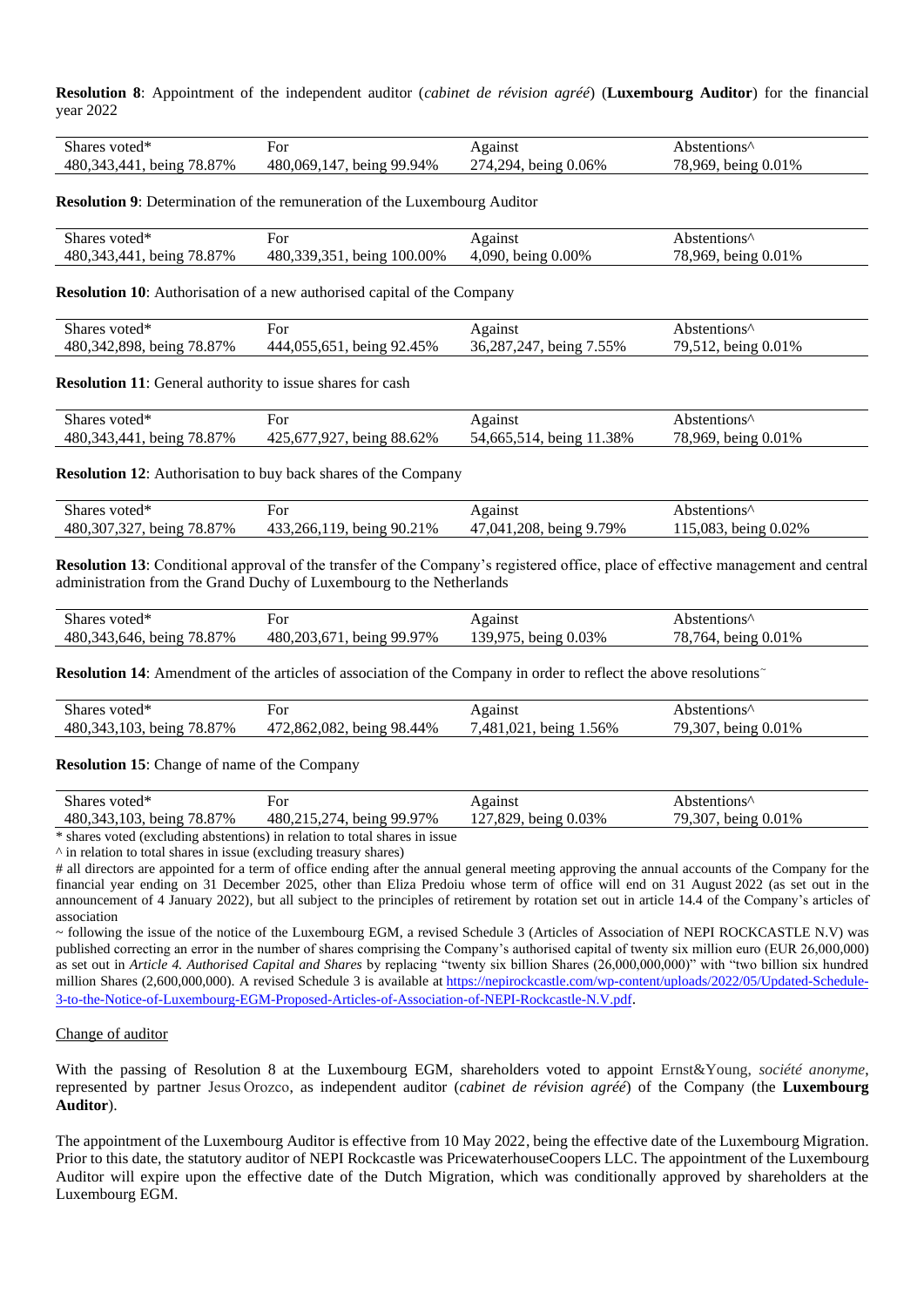As detailed in the notice convening the Luxembourg EGM issued on 8 April 2022, Ernst&Young, *société anonyme* is not accredited with the JSE. There are no Luxembourg audit firms currently accredited with the JSE, and it was not possible to ensure the accreditation of the Luxembourg Auditor with the JSE in time for an engagement by the Company with effect from the Luxembourg Migration. It was further not possible in terms of Luxembourg law to appoint an audit firm accredited with the JSE to report alongside the Luxembourg Auditor on the Company's financial statements for JSE-reporting purposes. As such, and given NEPI Rockcastle's ultimate intended migration to the Netherlands (now conditionally approved by shareholders), the JSE has granted the Company dispensation from the requirement to appoint an audit firm accredited with the JSE upon migration to Luxembourg, for a limited period of up to four months.

The Luxembourg Auditor will prepare a limited review report for the Company's interim condensed consolidated financial statements for the six months ending 30 June 2022. The Company will publish the information required in terms of paragraph 8.58(a) of the JSE Listings Requirements in respect of headline earnings per share as supplementary information, excluded from the limited review report prepared by the Luxembourg Auditor.

## Revised notice of AGM

Shareholders are referred to the notice of annual general meeting issued on 29 April 2022 and are advised that, with the Company successfully migrated from the Isle of Man to Luxembourg, a revised notice of annual general meeting to be held in Luxembourg on or before 30 June 2022 will be issued in due course.

At this annual general meeting, the Audit Committee intends proposing to shareholders for approval the appointment of a Dutch statutory auditor with effect from the Dutch Migration. A JSE-accredited audit firm will be appointed simultaneously, to be tasked with reporting in terms of Section 8 of the JSE Listings Requirements.

As the mandate of all directors of the Company was terminated via Resolution 6 at the Luxembourg EGM, and all directors reappointed by shareholders under a new mandate with effect from 10 May 2022 via Resolutions 7.1-7.11, the agenda for the annual general meeting will not include resolutions for the re-election of one-third of the directors subject to retirement by rotation.

## Finalisation information in respect of change of name

Shareholders are referred to the announcement published on 28 April 2022 regarding the change of name of the Company upon the effective date of the Luxembourg Migration. The Company has today been successfully migrated from the Isle of Man to Luxembourg under the name NEPI ROCKCASTLE S.A. The change of name will be implemented on market in accordance with the following timetable:

## For shareholders holding shares traded on the JSE and A2X

|                                                                                                                                                                   | 2022              |
|-------------------------------------------------------------------------------------------------------------------------------------------------------------------|-------------------|
| Finalization of the change of name                                                                                                                                | Tuesday, 10 May   |
| Last day to trade prior to change of name to NEPI ROCKCASTLE S.A.                                                                                                 | Tuesday, 17 May   |
| Termination of trading on the JSE and A2X under the old name and commencement of<br>trading under the new name NEPI ROCKCASTLE S.A., at the commencement of trade | Wednesday, 18 May |
| Record date for the change of name to NEPI ROCKCASTLE S.A.                                                                                                        | Friday, 20 May    |
| CSDP or broker accounts of dematerialized shareholders to be updated with the new name,<br>NEPI ROCKCASTLE S.A. (i)(ii)                                           | Monday, 23 May    |

**Notes:** 

(i) The ISIN (IM00BDD7WV31) will remain unchanged in Luxembourg.

(ii) All shares trade on the JSE and A2X in dematerialised format. CSDP and broker accounts will be automatically updated. No action is required to be taken by shareholders.

(iii) Transfers between registers may not take place between Tuesday, 17 May 2022 and Friday, 20 May 2022.

#### For shareholders holding shares traded on Euronext Amsterdam

|                                                                                                                                                                      | 2022              |
|----------------------------------------------------------------------------------------------------------------------------------------------------------------------|-------------------|
| Finalization of the change of name                                                                                                                                   | Tuesday, 10 May   |
| Last day to trade prior to change of name to NEPI ROCKCASTLE S.A.                                                                                                    | Wednesday, 18 May |
| Termination of trading on Euronext Amsterdam under the old name and commencement of<br>trading under the new name NEPI ROCKCASTLE S.A., at the commencement of trade | Thursday, 19 May  |
| Record date for the change of name to NEPI ROCKCASTLE S.A.                                                                                                           | Friday, 20 May    |
| Intermediary accounts of dematerialized shareholders to be updated with the new name,<br>NEPI ROCKCASTLE S.A. (i)(ii)                                                | Monday, 23 May    |

#### **Notes:**

(i) The ISIN (IM00BDD7WV31) will remain unchanged in Luxembourg.

(i) Intermediary accounts will be automatically updated. No action is required to be taken by shareholders.

(ii) Transfers between registers may not take place between Tuesday, 17 May 2022 and Friday, 20 May 2022.